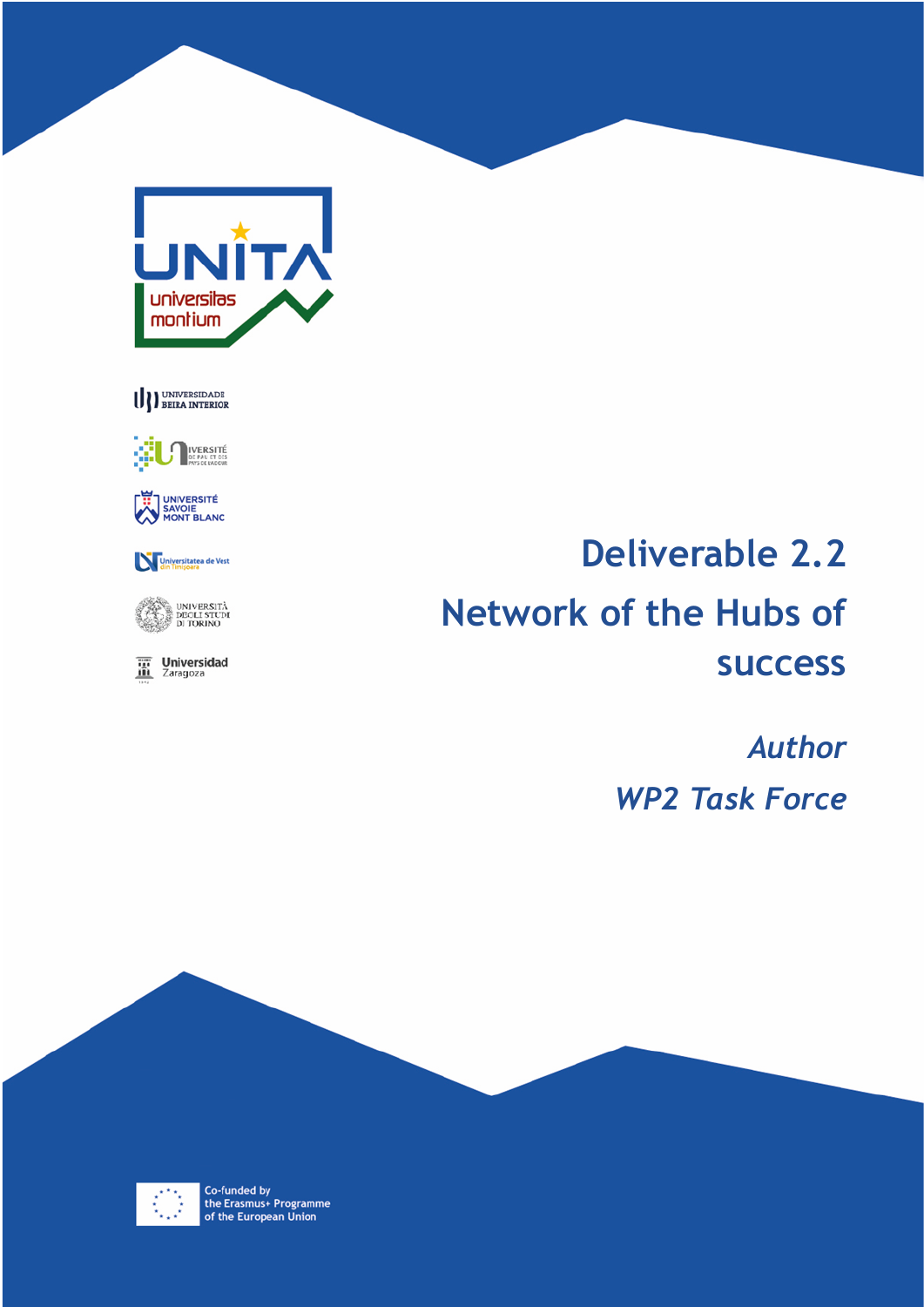Network of the Hubs of Success

| Project Acronym               | <b>UNITA</b>                                                  |
|-------------------------------|---------------------------------------------------------------|
| <b>Project Title</b>          | <b>UNITA - Universitas Montium</b>                            |
| <b>Document Author</b>        | WP2 UNITA Teaching and learning: flexible and student-centred |
| <b>Project Coordinator</b>    | Maurizio De Tullio                                            |
| <b>Project Duration</b>       | 36 months                                                     |
| Deliverable No.               | 2.2 Network of the Hubs of success                            |
| Dissemination level *         | PU                                                            |
| <b>Work Package</b>           | WP <sub>2</sub>                                               |
| Task                          | 2.1.2                                                         |
| Lead beneficiary              | Université Savoie Mont Blanc                                  |
| Due date of deliverable       | 31/10/2021                                                    |
| <b>Actual submission date</b> | 30/10/2021                                                    |
| <b>Document version</b>       | 1.0                                                           |

\* PU = Public; PP = Restricted to other programme participants (including the Commission Services); RE = Restricted to a group specified by the consortium (including the Commission Services); CO = Confidential, only for members of the consortium (including the Agency Services)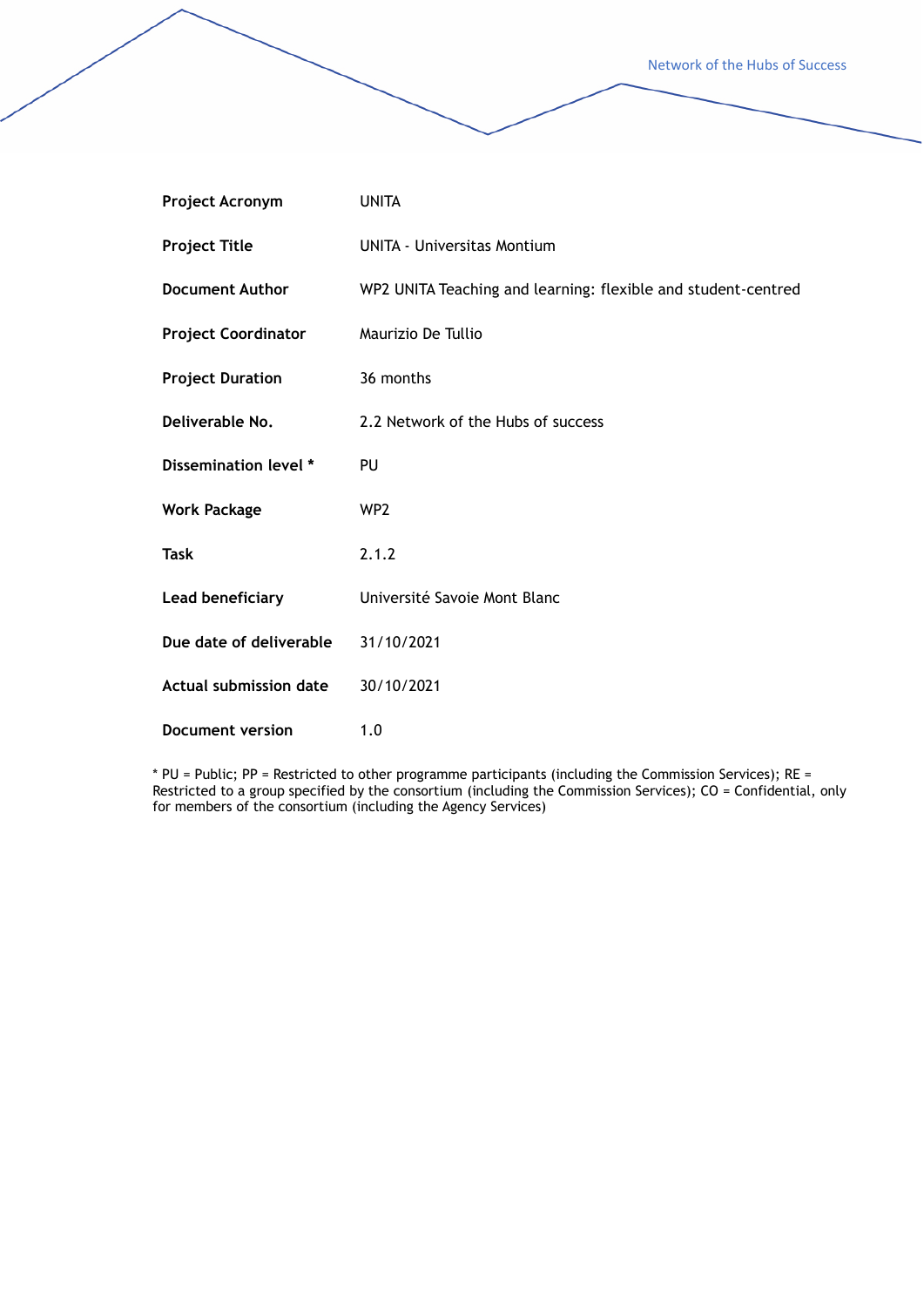**Abstract**

This document outlines the implementation of the Unita Hub of Sucess (HoS).

The HoS refers to a group of administrative and academic staff devoted to support and to counsel students on Unita mobility experiences.

A spreadsheet gathering all the informations is available on the Datacloud WP2 folder.

UNITA HoS report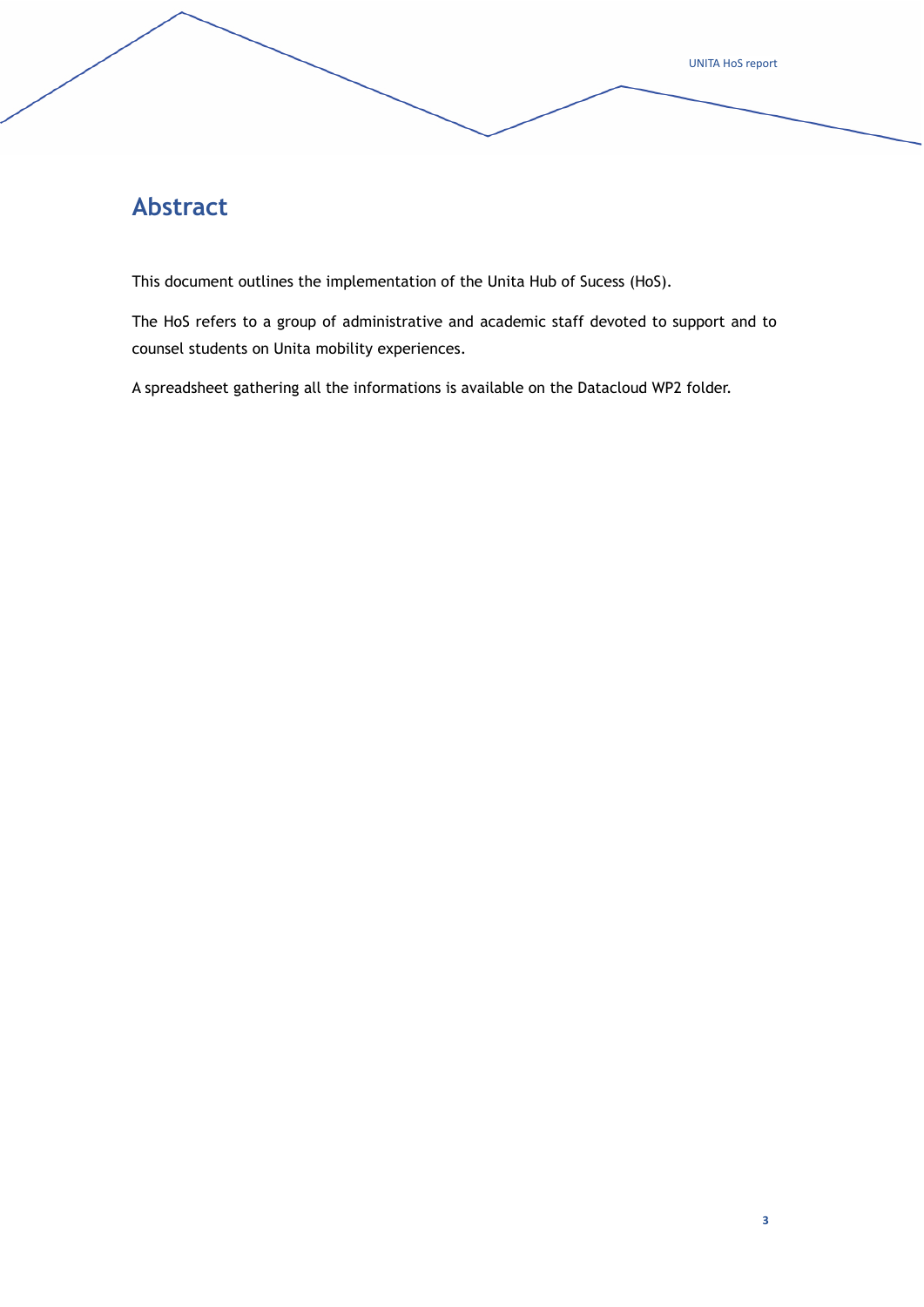# **Summary**

UNITA HoS report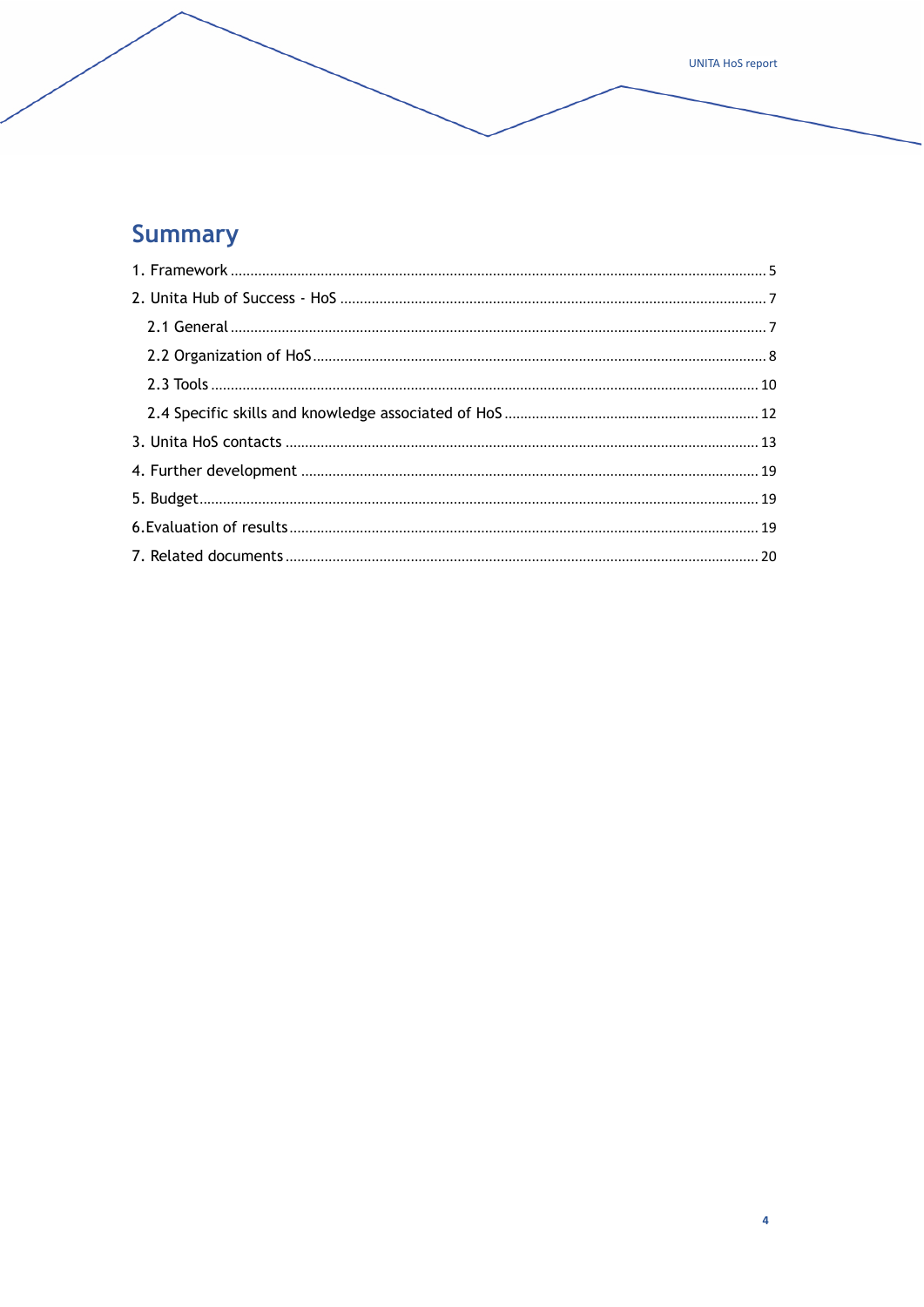## **1. Framework**

The application for the constitution of the UNITA - Universitas Montium alliance foresaw, from the outset, a set of tasks to be carried out by Work Package 2, in relation to Supporting the personalisation and recognition of study paths, as follows:

In order to support students in the definition of tailored curricula (Personal and *Professional Plan, PPP), UNITA sets up "Hubs of Success". Hubs of Success are two-fold: as digital spaces on the Inter-campus platform they offer lists of contact persons (professors in charge of the mobility programmes with the UNITA universities in the Departments involved), who can advise them on how to plan their mobility in the host UNITA university based on the matrix of recognizable activities; as physical spaces they are located at the UNITA office and offer educational and vocational counselling services, learning support and individual monitoring of students participating in physical mobility.*

*HoS are the first landing site for UNITA students during their mobility and offer both onsite and remote (livechat) counselling. They also support disabled students when moving and students with learning disabilities, sharing best practices on inclusion at the UNITA universities.*

*The matrix and the HoS are discussed with the Student Assembly which is in charge of sharing the information with the student at the UNITA universities.*

UNITA HoS cooperate through smart communication tools with the Education offices at *the different UNITA universities in order to assess the feasibility of the Personal and Professional Plan*

*Ind.2.1.a Number of students consulting the Hubs of Success: 3000*

Thus, following the scope of the established tasks, the following strategic plan is drawn up:

1. In order to reach the number of consultation, the scenario of consultation should be as much as possible close to the processes related to regular internationalization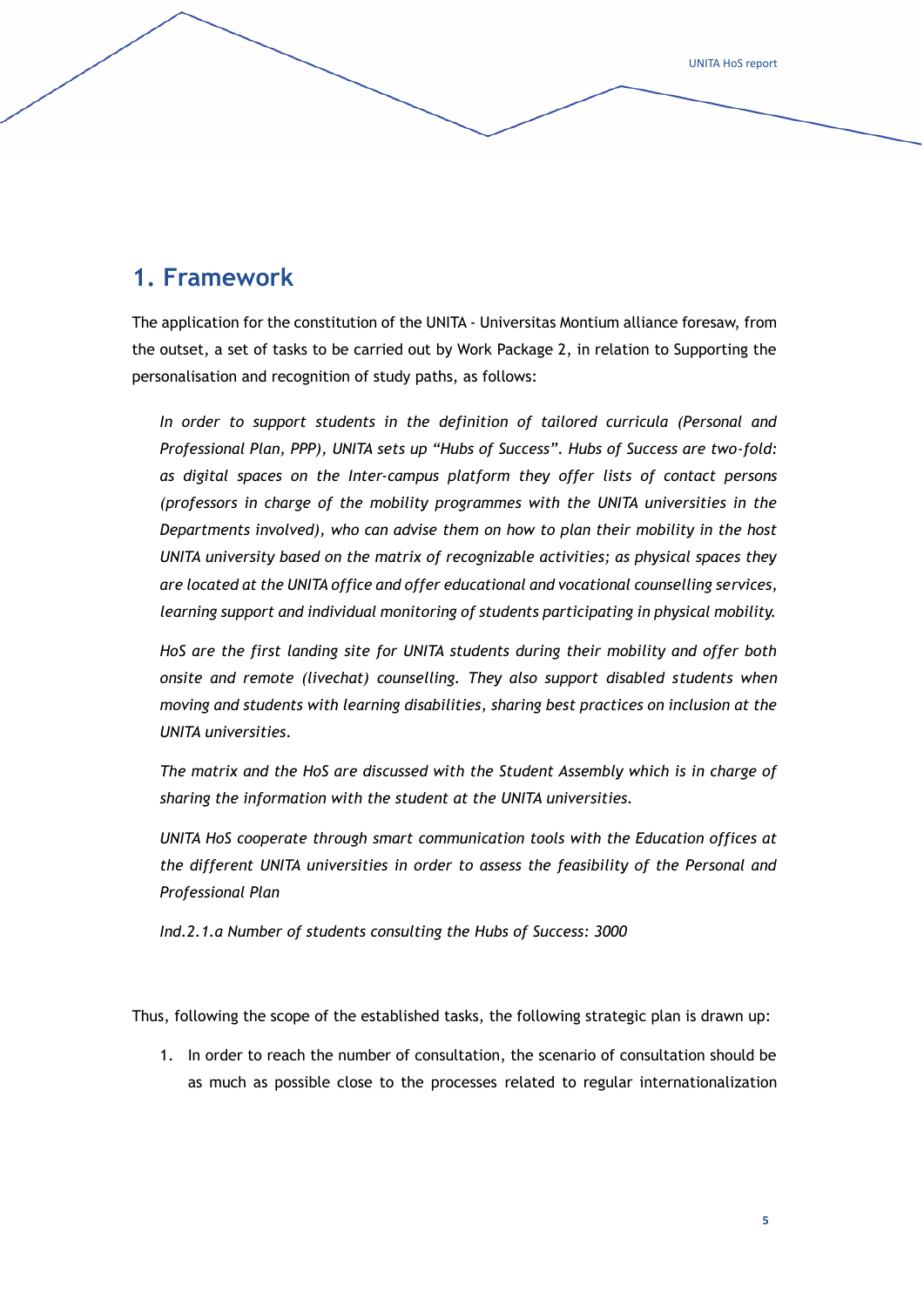consultation. Therefore the persons composing the Unita HoS should be identified among the staff in relation with students mobility counselling.

2. As within Unita, new activities and new opportunities for internationalizing, in a tailored way, the students' study paths, specific tools are created in order to promote these new possibilities. Unita HoSs have to be trained in using these specific tools.

Thus, the following strengths, weaknesses, opportunities and threats can be identified:

#### **Strengths:**

- Existing strong one-to-one collaborations
- Experienced international relation offices in each university
- UNITA offices in each university
- Work Packages dedicated to mobility : WP2 devoted to the reinforcement of the internationalization framework, WP6 devoted to new international activities

#### **Weaknesses:**

- HEIs of very different size (from 7.000 students to 85.000)
- Rigid study programs within all institution
- Academic calendars are different, unfavorizing short mobilities

#### **Opportunities:**

- Attract prospective students to UNITA universities
- Making UNITA a benchmarking object
- Enhance mobilities
- Development of international skills
- Contribution to internationalization of study programs

#### **Threats:**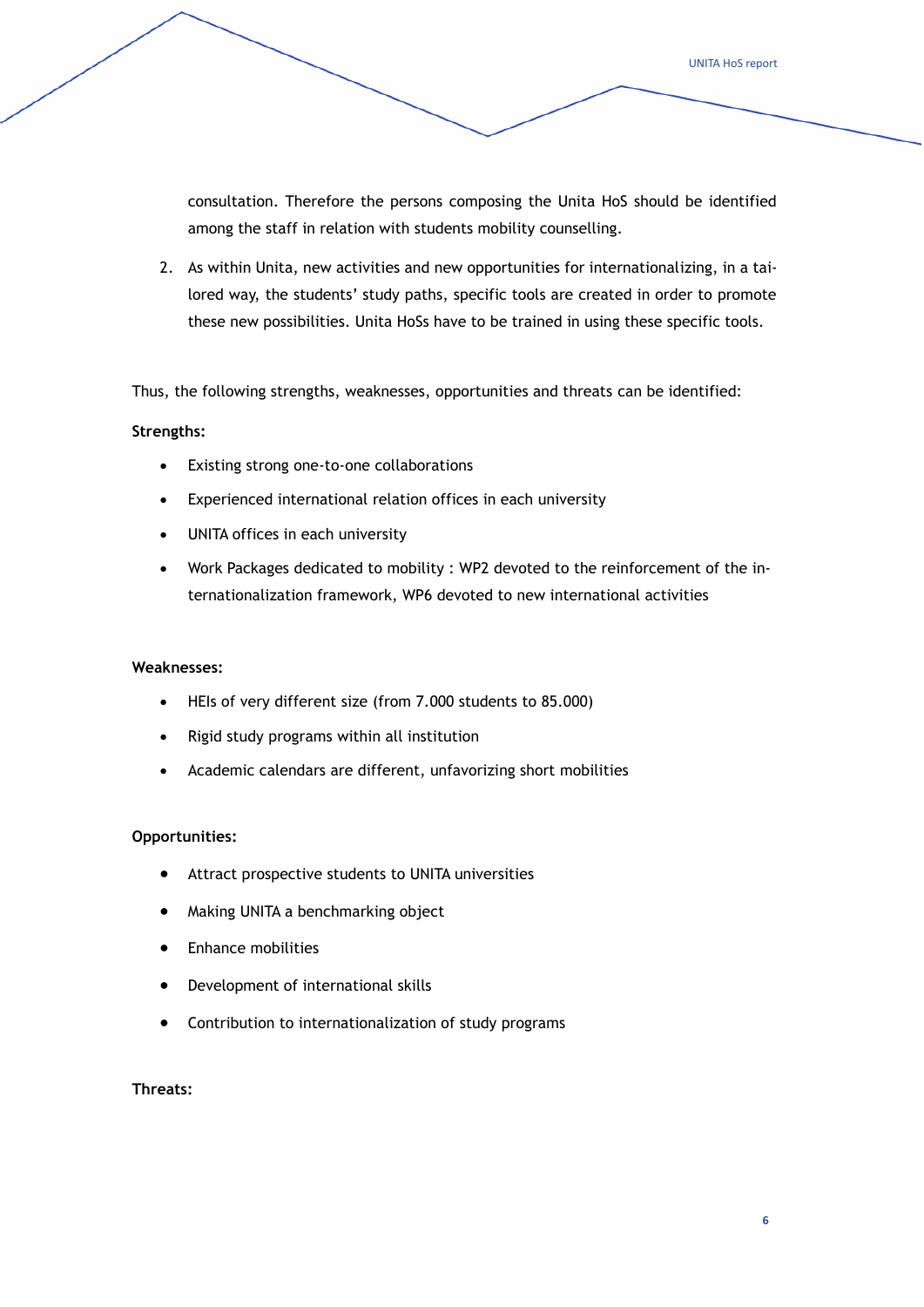UNITA HoS report

• Lack of involvement from administrative staff and pedagogical referents

### **2. Unita Hub of Success - HoS**

#### **2.1 General**

In its first-year version, UNITA HoS's missions are:

- 1. Promoting all kind of mobility within Unita
- 2. Identifying tailored and flexible study paths for long term mobility
- 3. Supporting the recognition of transversal skills associated to an international mobility

These 3 main missions correspond to the 3 type of consultations that a students can do. The HoS can be consulted at any period of the academic year. However, the period of preparation the long term mobility (from January to March) corresponds to a favorable period.

At the current stage, incoming students are in relation with the HoS through regular "welcome events" organized by IRO. They may consult host institution's HoS for being informed and involved of possible Unita's activities during their mobility.

The 3 type of consultations are described hereafter:

1. All students preparing a long term mobility, or even interested in a short mobility (physical, blended or virtual), can consult in a face-to-face way, or digitally, a HoS. The HoS presents all Unita's activities that are relevant depending on the request and the practical possibilities of the student. In the preparation of a long-term mobility, the period of consultation is focused mainly from January to April. For short mobilities, the consultation can be done all along the academic year.

The HoS presents the process associated to each activity, and how the recognition of the activity may be taken into account for the obtention of a degree.

The student will have the possibility to access to the set of these offers through a virtual gate. The virtual gate should be located in the Unita virtual campus. By this way, the counting of number of consultation can be done in an automatic process.

2. The second type of consultation concerns only students involved in a study program related to one of the 3 strategic areas: circular economy, renewable energy and cultural heritage. The HoS proposes recognized study paths within Unita study programs. The study paths are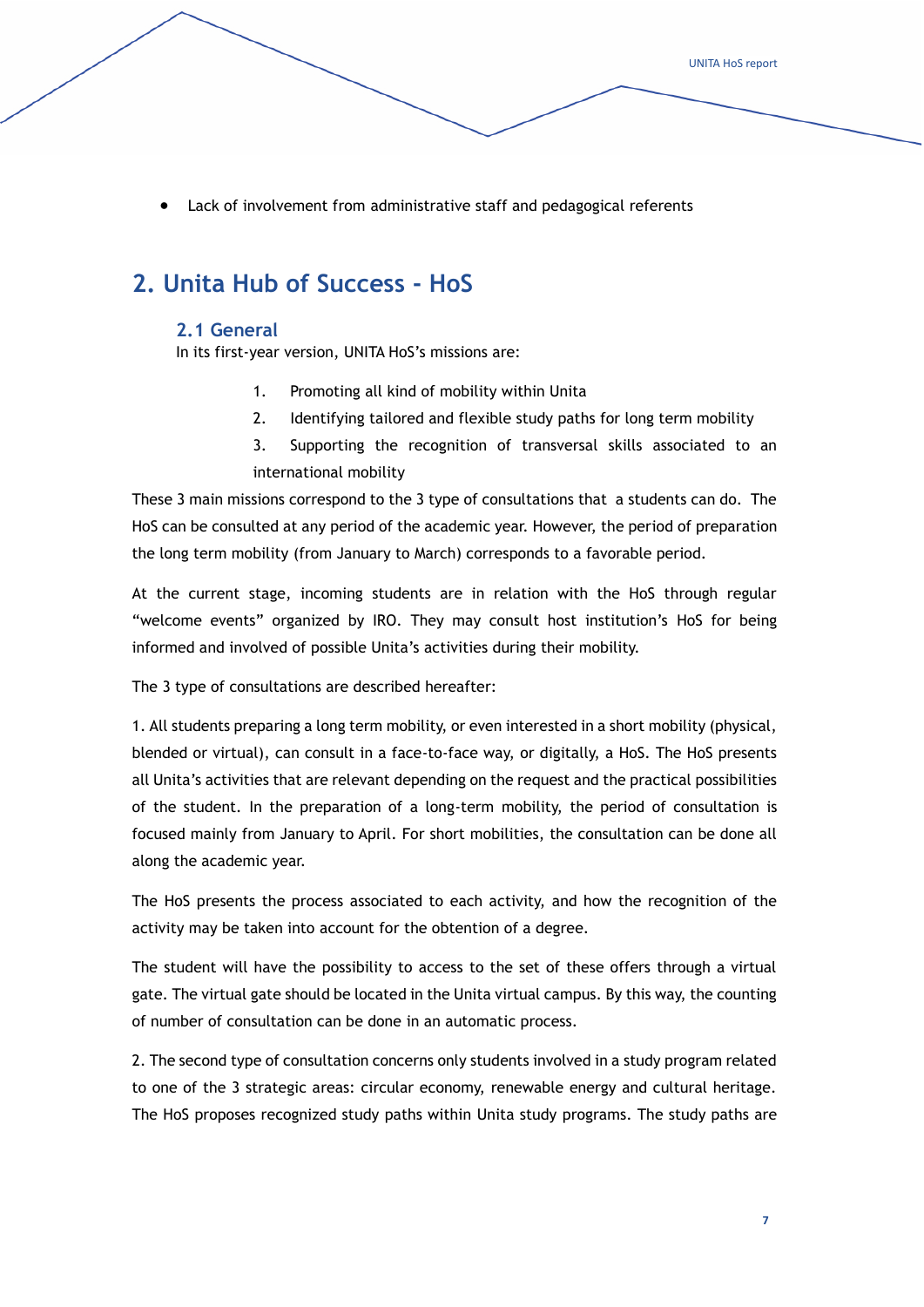UNITA HoS report

tailored with respect to the student individual project. They also include at least a long term mobility period within Unita. In order to produce such proposals, the HoS use an ergonomic and user-friendly cartography (T5.2.2) allowing a user-friendly visualization of the all the subjects and the degrees related to the 3 strategic areas (T2.1.1). This type of consultation aims to promote the internationalization of curricula.

3. The third type of consultation is related to the support for the identification and the acquistion of transversal skills related to an international mobility experience. When a student is preparing a long term mobility, he is invited to participate to an activity consisting in assessing basic skills that he will get along his study abroad. These basic skills, at the current version, are the 5 following ones:

- Communication
- Intercultural sensitivity
- **Adapting**
- Team work and collaboration
- **Learning**

Whenever the student agrees in identifying and putting a practical content into these transversal skills, he is supported by an expert HoS member all along the activity. It starts before the mobility with an interview and a questionnaire. During the mobility experience, the student must put himself in relevant situations, yielding an increase of skills' level. He has to relate and provide tangible elements into a document. When the student comes back to his home institution, the expert HoS member verifies the consistency of the proofs put in the student's document. At this stage, a recognition of the acquiered skills is formalized through a certificate. It is also integrated into a Unita diploma supplement (T6.3.2) and to the student's europass (T6.3.3).

For this activity, the HoS's accompaniement may be done during the whole academic year, but with an off-peak period of several months before the student physical mobility.

#### **2.2 Organization of HoS**

The HoS is composed by staff members from existing offices or department. Their physical location is thus identified. In addition, a virtual gate wil be implemented in order to complete the accessibility to the counselling. This virtual place is not ready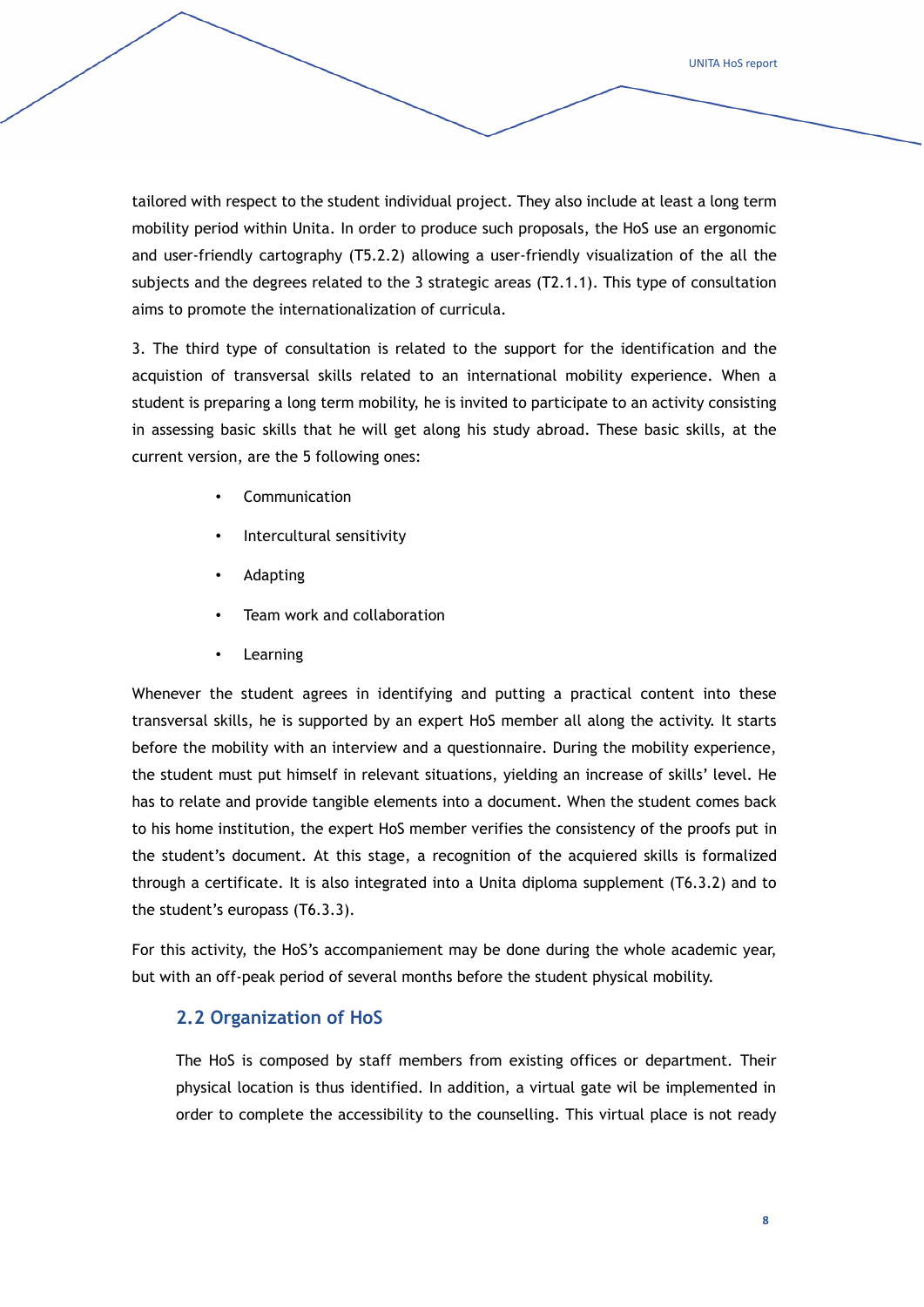UNITA HoS report

at the current moment. We expect the virtual communication service to be implemented during the year 2022.

At the Unita level, between each HoS, the members communicate through their Unita Office, that is a part of the HoS. On one hand, the Unita Office is locally connected with both international relation offices and education offices ; on the other hand, the Unita Offices communicate in very fluid and reactive manner since the beginning of the Unita project.

In terms of type of consultation, the HoS activities are presented as follows:

|                            | <b>Missions</b>                                                                        | <b>Objectives</b>                                                                                            | <b>Tools</b>                                           | Concerned<br>students                                                                                                                                                                                                                        | <b>Estimated</b><br>target |
|----------------------------|----------------------------------------------------------------------------------------|--------------------------------------------------------------------------------------------------------------|--------------------------------------------------------|----------------------------------------------------------------------------------------------------------------------------------------------------------------------------------------------------------------------------------------------|----------------------------|
| <b>Consultation</b>        | Promoting<br>all kind of<br>mobility<br>within Unita                                   | Enhancing<br>Unita mobility<br>of all kind:<br>short and long-<br>term, physical,<br>blended, and<br>virtual | Digital<br>booklet of<br>Unita's<br>activities         | All students                                                                                                                                                                                                                                 | Total of<br>2000           |
| <b>Consultation</b><br>Ш   | Identifying<br>tailored and<br>flexible<br>study paths<br>for long<br>term<br>mobility | Enhancing<br>Unita learning<br>agreements                                                                    | Cartography<br>of Unita<br>study path                  | Bachelor and<br>Master students<br>concerned by a<br>long term<br>mobility and<br>involved in a<br>study program<br>related to one<br>of the 3<br>strategic areas<br>(circular<br>economy,<br>cultural heritage<br>and renewable<br>energy). | Total of 800               |
| <b>Consultation</b><br>III | Supporting<br>the<br>recognition<br>οf<br>transversal<br>skills<br>associated to       | Delivering a<br>formal<br>recognition of<br>transversal<br>skills related to<br>an                           | Unita<br>Personal and<br>Professional<br>Plan activity | All students<br>concerned with<br>a physical<br>mobility                                                                                                                                                                                     | Total of 200               |

|  |  | Table 1: Unita HoS activities |
|--|--|-------------------------------|
|  |  |                               |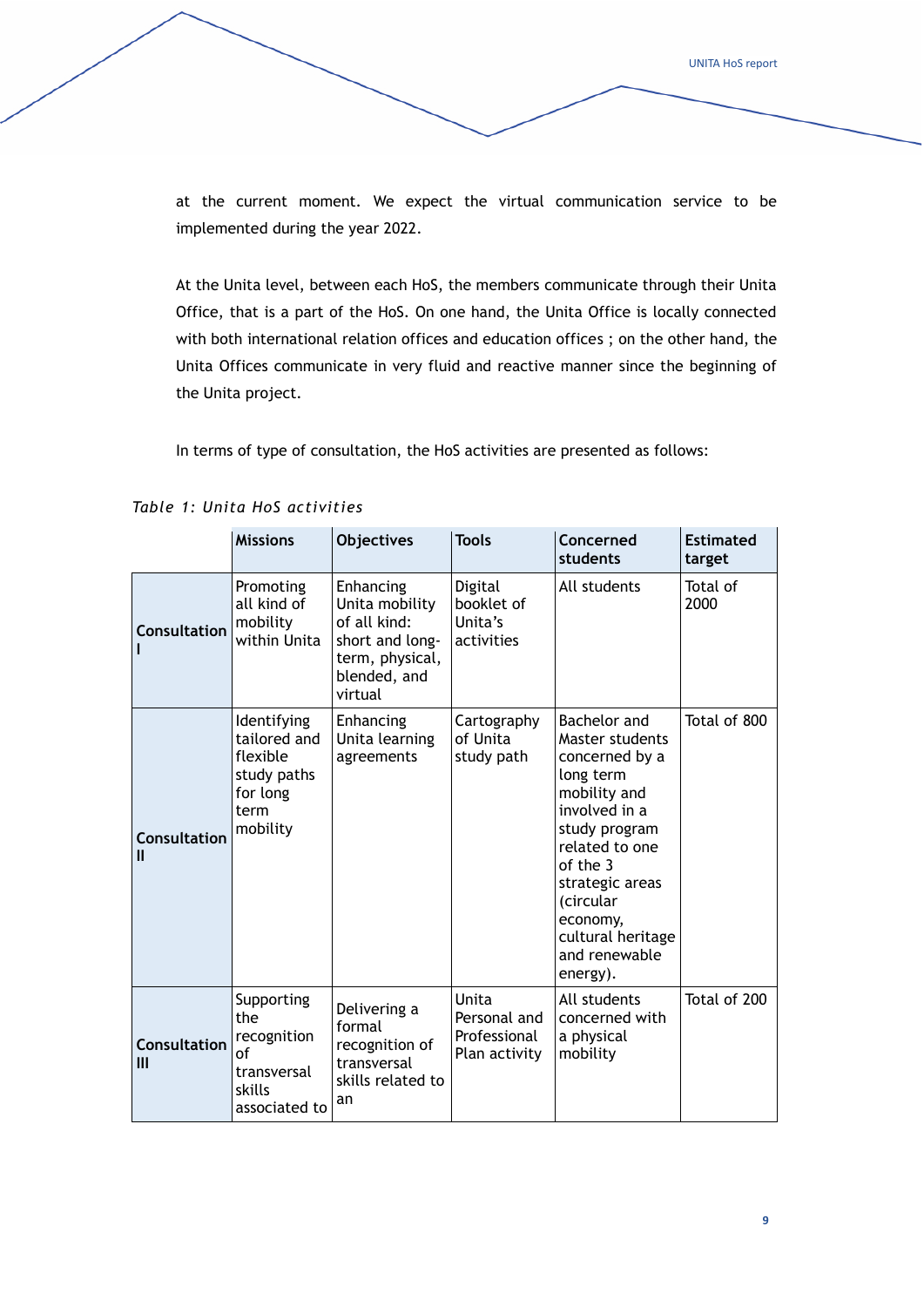| <b>Missions</b>                            | <b>Objectives</b> | Tools | Concerned<br>students | <b>Estimated</b><br>target |
|--------------------------------------------|-------------------|-------|-----------------------|----------------------------|
| an<br>international   mobility<br>mobility | international     |       |                       |                            |

#### **2.3 Tools**

HoS tools must be related to an up-to-date offer of possibilities designed by all the universities of the alliance.

#### **2.3.1 Digital booklet of Unita's activities**

• The digital booklet of Unita's activities corresponds to a comprehensive and attractive presentation of all the pedagogical activities implemented through all the Unita's actions. One of the aim is to present at a glance the advantages associated to a Unita mobility. At the current stage, the pedagogical activities linked to a mobility, are mainly related to:

- the catalog of virtual courses  $(T6.1.3)$
- the rural mobilities (T6.2.1)
- intercomprehension training (T3.2.2)

In addition to these activities, in the framework of long-term mobilities, a Unita student has the opportunity to choose freely courses among the host university offer, up to 20% (6 ECTS/semester) of his learning agreement (T6.1.2).

Along the academic year 2021-2022, the offer of Unita's activities will be enriched with:

- blended intensive programs related to: intercomprehension (T3.2.3), research-based training at Master level (T4.2.2)
- microcredentials in: intercomprehension (T3.2.3), introduction to research at the Bachelor level (T.4.2.1), a European identity course (T7.3.1)

A consultable version by the students is proposed in the Unita websites of all institutions of the alliance.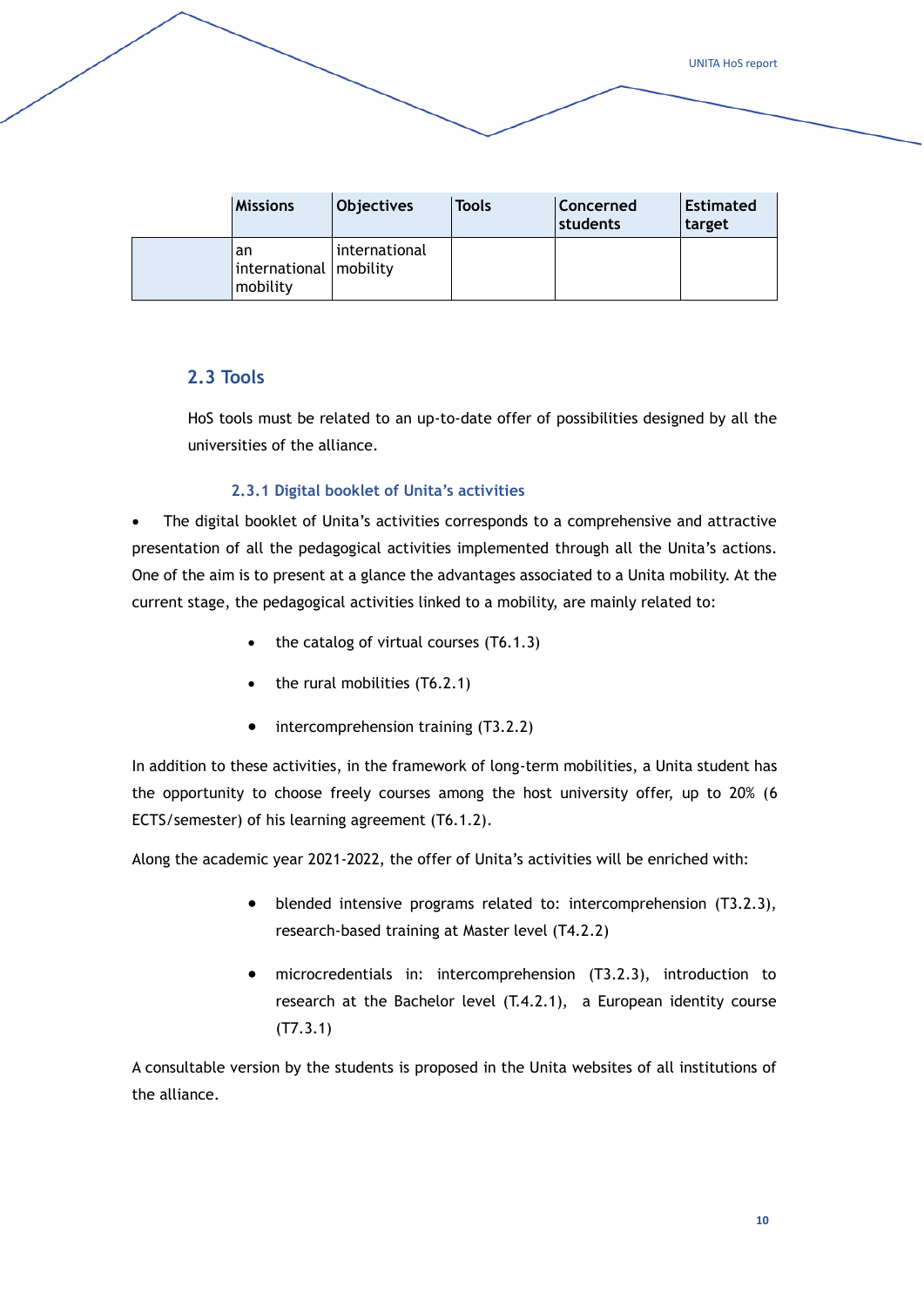#### **2.3.2 Cartography**

From T2.1.1, online Matrix, with T5.2.1, and T5.2.2, the interactive cartography is implemented in order to facilitate the construction of tailored and flexible study paths. These study paths are used for establishing students learning agreements.

For details, see the related deliverable D.2.1.1, D5.2.1 and D5.2.2.

#### **2.3.3 IPPP activity**

The iPPP activity aims to formalize and to recognize transversal skills associated to an international mobility. It takes inspiration from the Erasmus+ project "European Cross-Border Skills", in which 3 universities of Unita have been involved (UNIZAR, UPPA and USMB).

|                                                                      | <b>Main users</b>                                                                                      | <b>Students</b><br>version | Location                                                   | <b>Contributors</b>           | <b>Updating</b>               |
|----------------------------------------------------------------------|--------------------------------------------------------------------------------------------------------|----------------------------|------------------------------------------------------------|-------------------------------|-------------------------------|
| <b>Digital</b><br>booklet of<br>Unita's<br>activities                | $IRO + UO$                                                                                             | yes                        | Unita's<br>web site<br>+ virtual<br>campus<br>(later)      | All Unita WP Task<br>Force    | By WP2 and UOs                |
| Cartograph<br>y of Unita<br>study path                               | IRO+pedagogica<br>l referent                                                                           | Yes                        | Provisiona<br>webserve<br>r, later on<br>Virtual<br>campus | WP2+IT+education<br>al office | WP2 and IT                    |
| Unita<br>Personal<br>and<br><b>Profession</b><br>al Plan<br>activity | Pedagogical<br>engineer+teach<br>er involved in<br>students<br>mobility Table<br>2: Unita HoS<br>tools | By<br>constructio<br>n     | Provisiona<br>webserve<br>r, later on<br>Virtual<br>campus | WP2+pedagogical<br>engineers  | WP2+pedagogic<br>al engineers |

*Table 2: Unita HoS tools*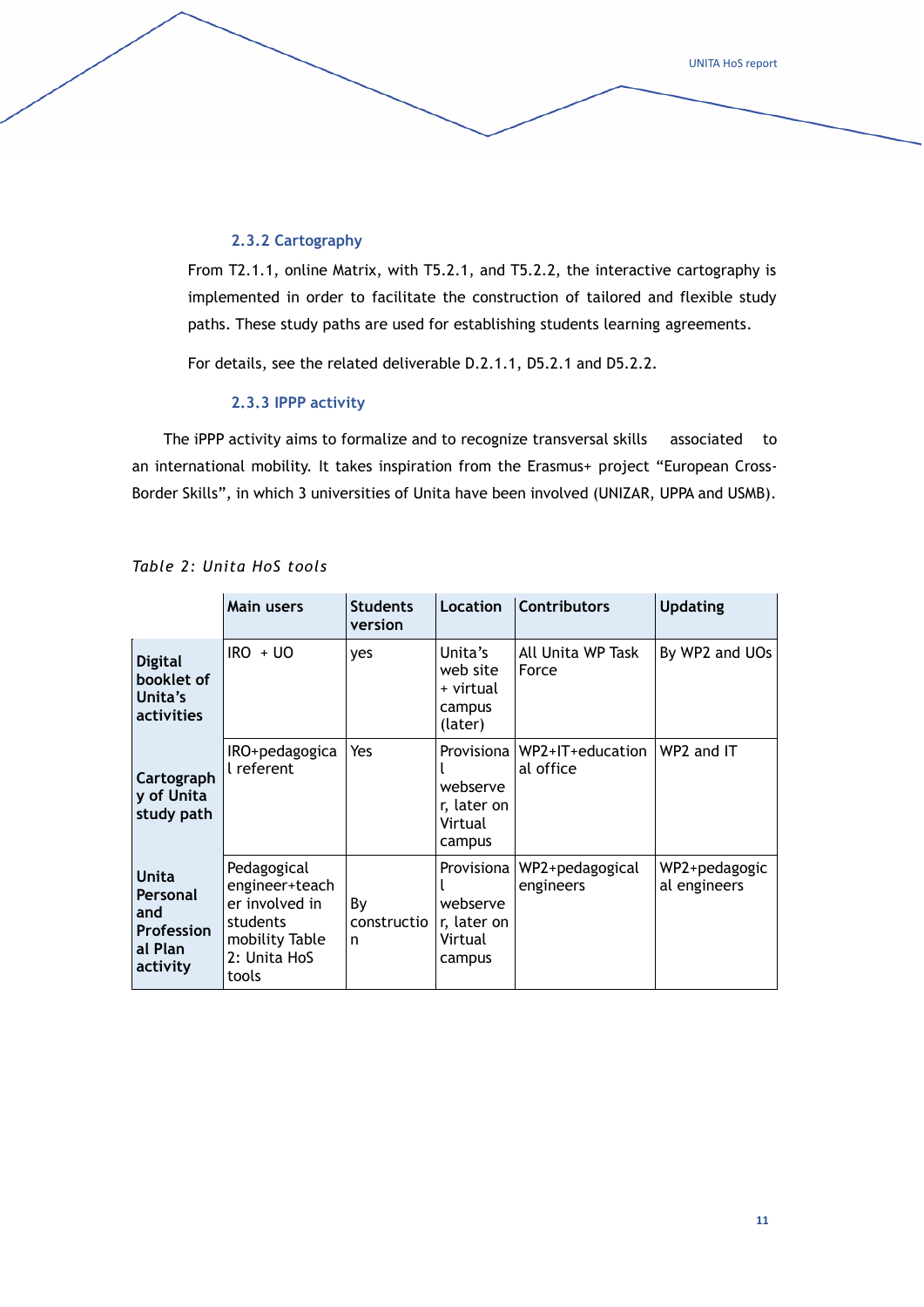An upgrade of the missions and the tools associated to HoS is expected during the year 2022, taking into account new Unita's activities, a consolidation of former ones and an enlargement of the missions (vocational counseling, student-life accompaniement)

#### **2.4 Specific skills and knowledge associated of HoS**

The project outlined for the UNITA alliance cover a wide range of services.

However, in its 1rst-year version, the HoS will focus only on the services associated to mobility experience.

Unita HoS is composed within each institution following a similar model:

- 1. IRO staff members;
- 2. Teachers, involved in IR;
- 3. Pedagogical engineers;
- 4. Unita Office members;

The related skills and knowledges are:

- International mobility counselling
- Internal student mobility process
- Level requierements related to a mobility
- Unita students' activities
- Home study programs
- Associated skills (prerequisites and expected outcomes)
- skills assessment
- Conceptual skill framework
- Skill-based approach activity

A later upgrade of the missions of HoS will include tasks related to the professional insertion and the student life.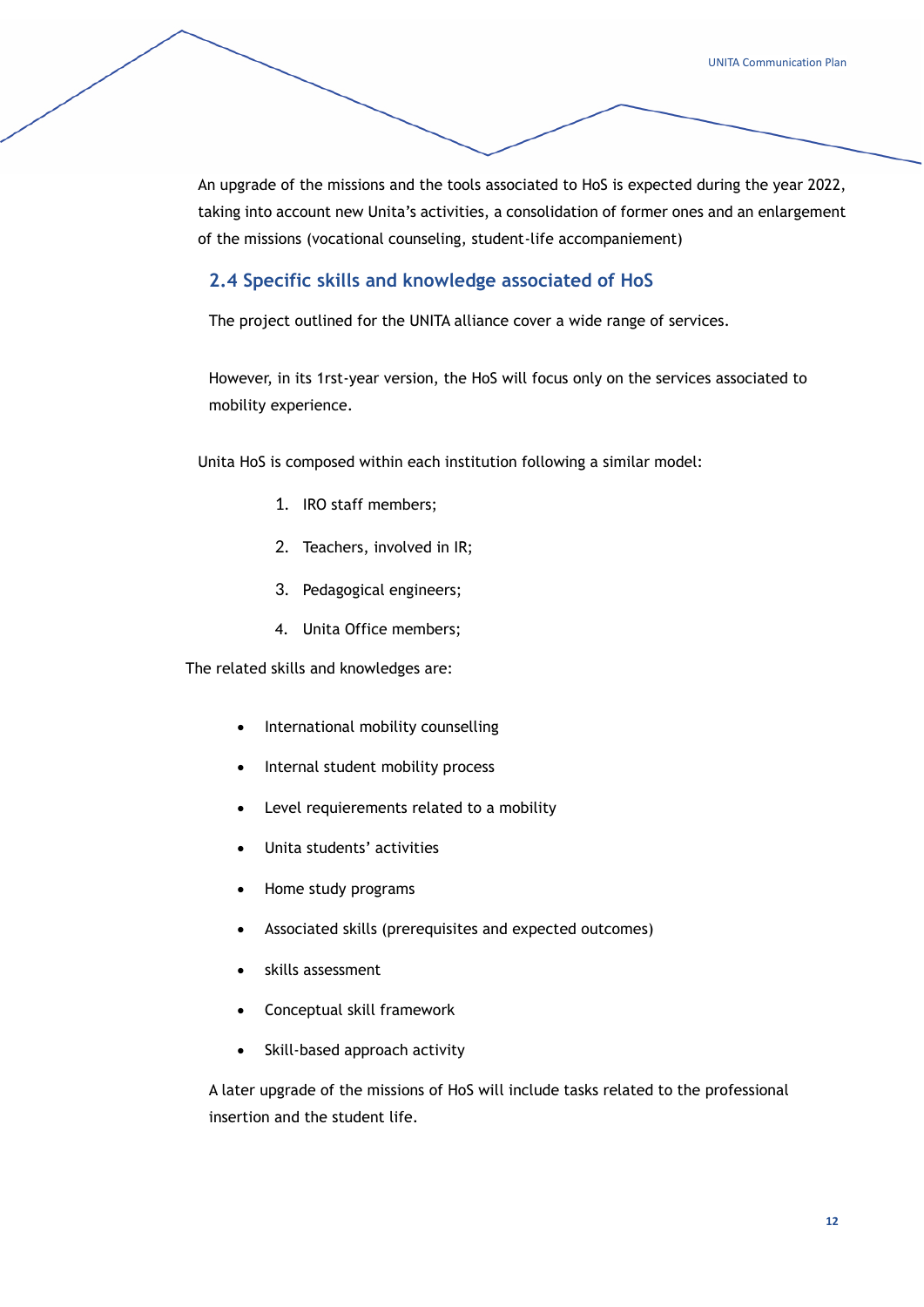# **3. Unita HoS contacts**

Below the list of the identfied HoS members, and their main role

Table 3: UNITA HoS contacts, per institution

|                                                              | 亶                        | UNIZA<br>R                 | Add                                 | <b>JSMB</b>                             | <b>UNITO</b>       |                            |
|--------------------------------------------------------------|--------------------------|----------------------------|-------------------------------------|-----------------------------------------|--------------------|----------------------------|
| <b>Unita</b><br>Office -<br>mobility                         | internacional@<br>ubi.pt | unitacontact@uni<br>zar.es | unita-<br>mobilites@univ-<br>pau.fr | mobilite<br>unita@u<br>niv-<br>smb.fr   | unita@uni<br>to.it | internationa<br>l@e-uvt.ro |
| <b>Internati</b><br>onal<br><b>Relation</b><br><b>Office</b> |                          |                            | See the spreadsheet on Datacloud    |                                         |                    |                            |
| Pedagogi<br>cal<br>engineer<br>s                             |                          |                            | Mathilde.cames<br>@univ-pau.fr      | <b>In</b><br>recruitm<br>ent<br>process |                    |                            |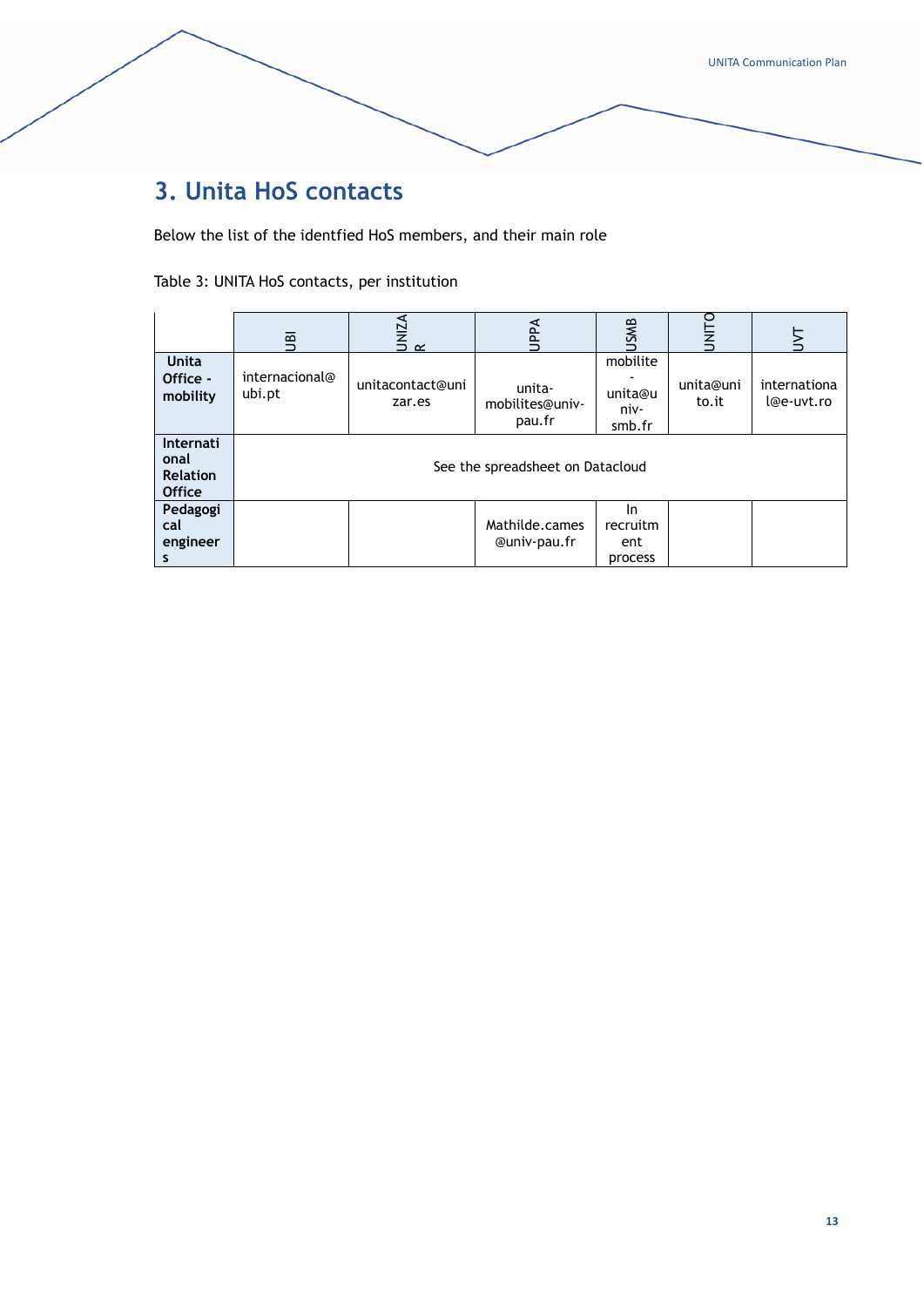

*Table 4: Office/service related to study monitoring*

|                                                                    | <b>UBI</b>                                                                                                                                      | <b>UNIZAR</b> | <b>UPPA</b>                                                                           | <b>USMB</b>                                   | <b>UNITO</b>                                                                  | <b>UVT</b>                                                                                                                                                                                                                                                                                                                                                         |  |  |  |  |  |
|--------------------------------------------------------------------|-------------------------------------------------------------------------------------------------------------------------------------------------|---------------|---------------------------------------------------------------------------------------|-----------------------------------------------|-------------------------------------------------------------------------------|--------------------------------------------------------------------------------------------------------------------------------------------------------------------------------------------------------------------------------------------------------------------------------------------------------------------------------------------------------------------|--|--|--|--|--|
|                                                                    | <b>Study monitoring</b>                                                                                                                         |               |                                                                                       |                                               |                                                                               |                                                                                                                                                                                                                                                                                                                                                                    |  |  |  |  |  |
| In charge of<br>individual student's<br>follow-up                  | GAP - Psychological<br>Support<br>Office/Internationalization<br>(GI) for mobility<br>students/Academic<br>services (international<br>students) | X             | study programmes<br>coordinators (years<br>managers) and<br>SCUIO-IP and DRI          | scolarités<br>pédagogiques /<br><b>SCUIOP</b> | Students/administrative<br>education office (Edumeter<br>teaching assessment) | Counseling and Career<br><b>Guidance Center</b><br>(CCOC) Student<br><b>Information Center</b><br><b>Student Schooling</b><br>Management Center At<br>faculty level: -<br>vicedean responsibile<br>for students affairs, -<br>responsible/coordinator<br>of the study program, -<br>tutors - professors who<br>carry out activities<br>within the study<br>program |  |  |  |  |  |
| Involved in the<br>reflexion of<br>pedagogical coucils             | Course Scientific<br>Committee / Pedagogical<br>Council                                                                                         | X             | DEVE and Conseil de<br>perfectionnement<br>and ODE and ARTICE<br>and SUP and Collèges | <b>CFVU</b>                                   | Teachers/QA<br>commission/administrative<br>education office/stakeholders     | Center of Academic<br>Development (CDA)                                                                                                                                                                                                                                                                                                                            |  |  |  |  |  |
| <b>Coordination of</b><br>students'<br>pedagogical<br>tutoring and | Internationalization Office<br>(GI) in association with<br>the Mobility Coordinator.<br>For student ambassadors,                                | χ             | pedagogical tutoring<br>: DEVE and Cellule<br>Handicap. ESN                           |                                               | Buddy project/OTP<br>services/teachers/student<br>disability office           | Counseling and Career<br><b>Guidance Center</b><br>(CCOC) Peer to Peer                                                                                                                                                                                                                                                                                             |  |  |  |  |  |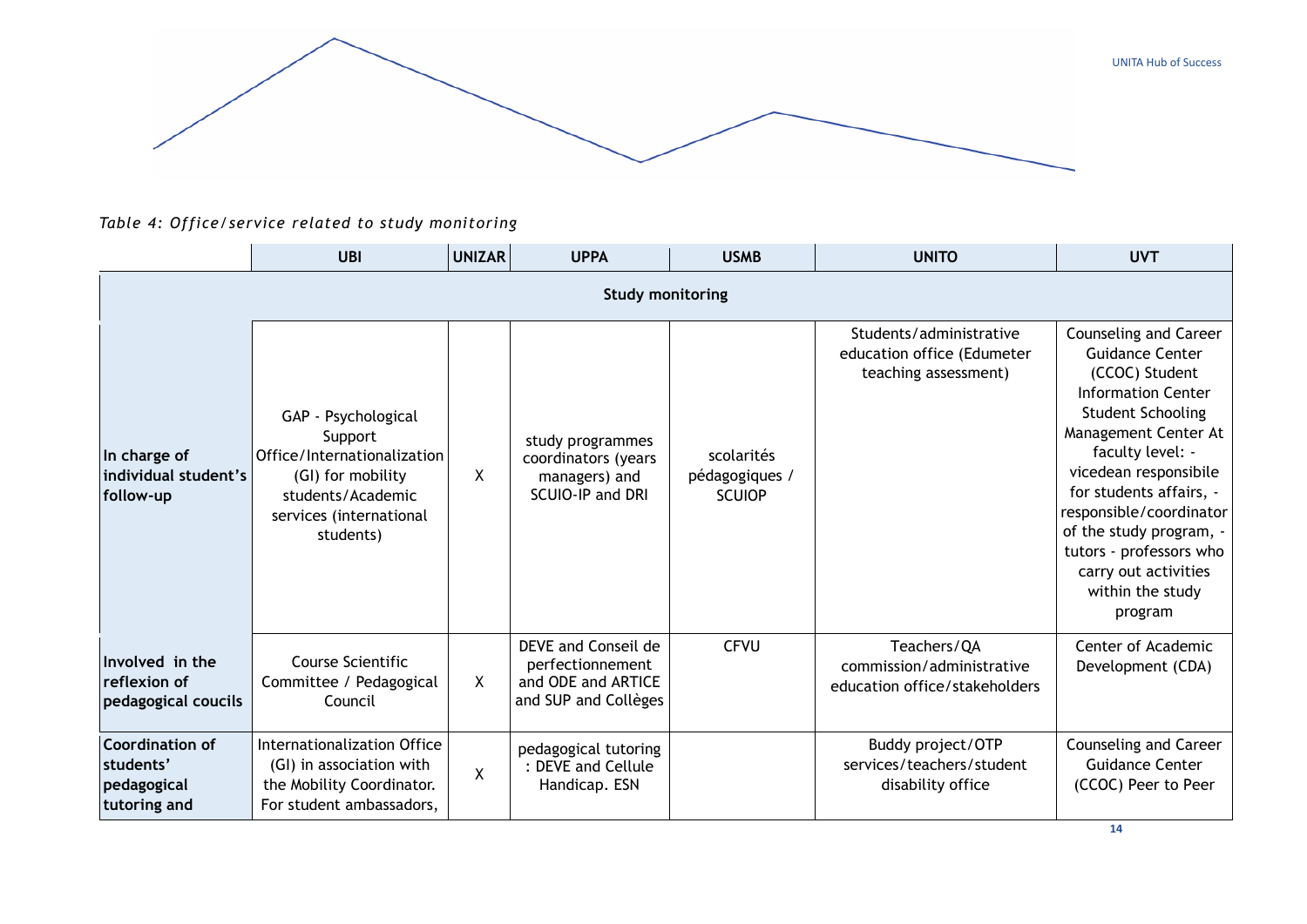

|                                            | <b>UBI</b>                                                                                                        | <b>UNIZAR</b>                                                                                                                   | <b>UPPA</b>                                                                   | <b>USMB</b>                                                                                                                                              | <b>UNITO</b>                                                                                                                                                                                      | <b>UVT</b>                                                                                                                                                           |
|--------------------------------------------|-------------------------------------------------------------------------------------------------------------------|---------------------------------------------------------------------------------------------------------------------------------|-------------------------------------------------------------------------------|----------------------------------------------------------------------------------------------------------------------------------------------------------|---------------------------------------------------------------------------------------------------------------------------------------------------------------------------------------------------|----------------------------------------------------------------------------------------------------------------------------------------------------------------------|
| student<br>ambassadors                     | association with ESN<br>Covilhã                                                                                   |                                                                                                                                 |                                                                               |                                                                                                                                                          |                                                                                                                                                                                                   | <b>Tutoring Program</b><br>(P2PT)                                                                                                                                    |
| Internationalization<br>of study path      | Internationalization Office<br>(GI)                                                                               | X                                                                                                                               | Mobility coordinator<br>of the formation and<br><b>DRI</b>                    | SFIO/international<br>Office/SCUIOP                                                                                                                      | Teachers/International<br>Services/administrative<br>education office/linguistic<br>center (CLA)                                                                                                  | <b>Quality Management</b><br>Department (DMC)<br>Department of<br><b>International Relations</b><br>(DRI)                                                            |
| <b>Personalization of</b><br>study path    | Internationalization Office<br>(GI) in association with<br>the Mobility Coordinator                               | X.                                                                                                                              | Mobility coordinator<br>of the formation and<br>DRI and SCUIO-IP              | SFIO/SCUIOP                                                                                                                                              | Teachers/administrative<br>education office                                                                                                                                                       | <b>Quality Management</b><br>Department (DMC)<br>Counseling and Career<br><b>Guidance Center</b><br>(CCOC)                                                           |
| Long life learners<br>accompaniement       | People enter through the<br>"over 23" contest but have<br>to follow the normal route<br>/ Accreditation committee | X<br>FOR.CO<br><b>SUFCEP</b><br>CLA (Linguistic<br>Center)/Teachers/administrative<br>education office (pstlaurea<br>programme) |                                                                               | Counseling and Career<br><b>Guidance Center</b><br>(CCOC) Department of<br>Lifelong Learning,<br>Distance Learning and<br>Reduced Frequency<br>(DECIDFR) |                                                                                                                                                                                                   |                                                                                                                                                                      |
|                                            |                                                                                                                   |                                                                                                                                 | <b>Professional insertion</b>                                                 |                                                                                                                                                          |                                                                                                                                                                                                   |                                                                                                                                                                      |
| Inform on<br>professional<br>opportunities | Professional Exits,<br>Employability and ALUMNI<br>Office                                                         | X                                                                                                                               | SCUIO-IP and BAIP<br>and UPPA CAREER<br><b>CENTER and study</b><br>programmes | <b>GUIDE / BAIP</b>                                                                                                                                      | Job Quality Management<br>Department (DMC) Department<br>of International Relations (DRI)<br><b>Counseling and Career Guidance</b><br>Center<br>(CCOC)Placement/Administrative<br>office (ILO, C- | Counseling and Career<br><b>Guidance Center</b><br>(CCOC) Department<br>Responsible of the<br>Relationship with<br><b>Employers and Alumni</b><br>(DRMSEA) Faculties |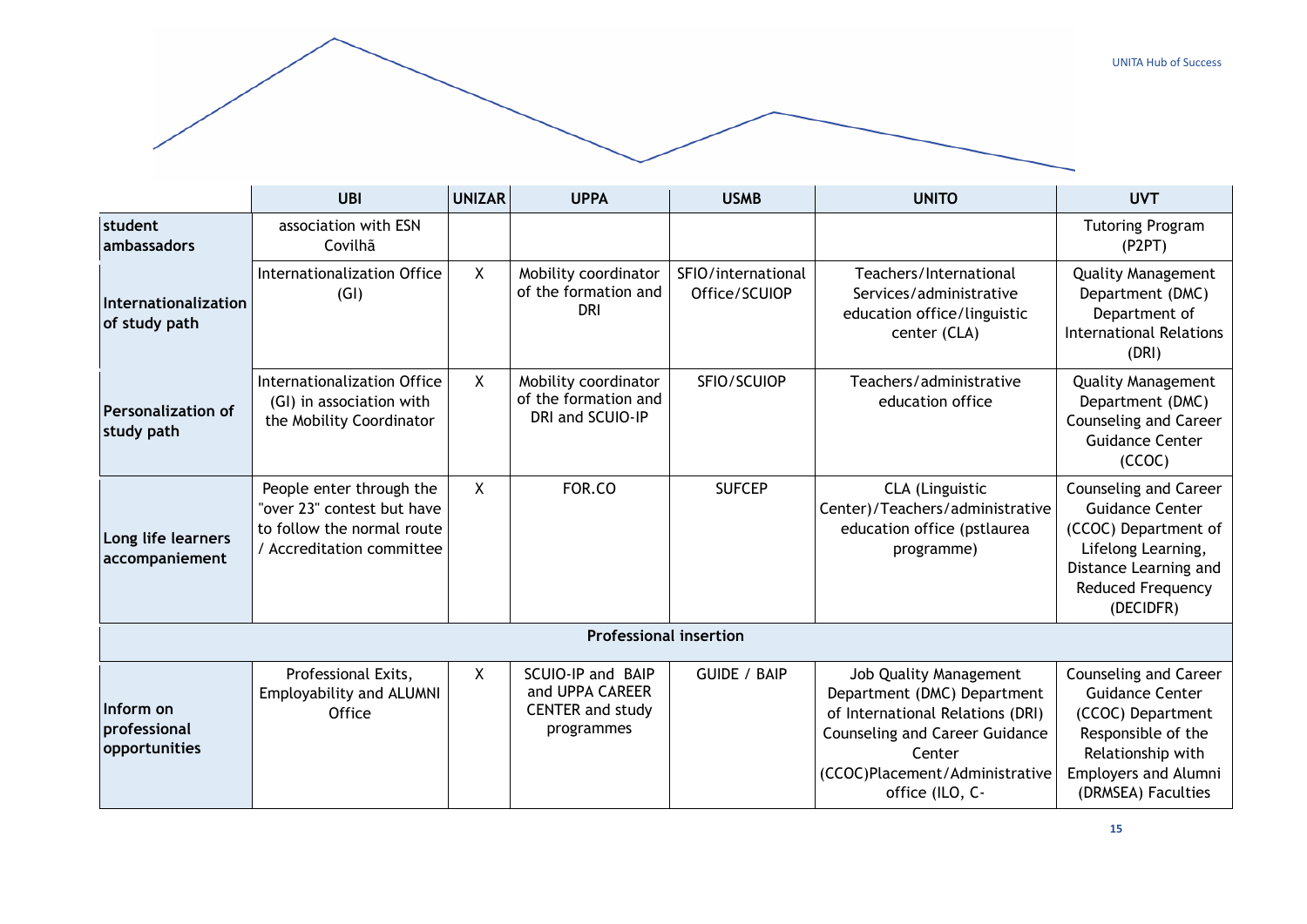

|                                                                                                 | <b>UBI</b>                                                                           | <b>UNIZAR</b> | <b>UPPA</b>                                           | <b>USMB</b>                      | <b>UNITO</b>                                                                                                                                          | <b>UVT</b>                                                                                                                                                                                                                  |
|-------------------------------------------------------------------------------------------------|--------------------------------------------------------------------------------------|---------------|-------------------------------------------------------|----------------------------------|-------------------------------------------------------------------------------------------------------------------------------------------------------|-----------------------------------------------------------------------------------------------------------------------------------------------------------------------------------------------------------------------------|
|                                                                                                 |                                                                                      |               |                                                       |                                  | lab)/teachers(AlmaLaurea<br>(future?)                                                                                                                 |                                                                                                                                                                                                                             |
| <b>Gather and make</b><br>available internship<br>and job offers in<br>the region and<br>abroad | Professional Exits,<br>Employability and ALUMNI<br>Office                            | X             | SCUIO-IP and BAIP<br>and UPPA CAREER<br><b>CENTER</b> | GUIDE / Bureau des<br>stages UFR | Job Placement                                                                                                                                         | Department<br>Responsible of the<br>Relationship with<br><b>Employers and Alumni</b><br>(DRMSEA)                                                                                                                            |
| Organize events on<br>professions and<br>student-company<br>networking                          | Professional Exits,<br>Employability and ALUMNI<br>Office                            | X             | SCUIO-IP and BAIP<br>and study<br>programmes          | <b>BAIP</b>                      | Companies/Job<br>Placement/teachers                                                                                                                   | Counseling and Career<br>Guidance Center<br>(CCOC) Department<br>Responsible of the<br>Relationship with<br><b>Employers and Alumni</b><br>(DRMSEA)<br>Entrepreneurial<br><b>Students Society (SAS)</b><br><b>Faculties</b> |
| Organize<br>workshops on job<br>search<br>methodology                                           | Professional Exits,<br>Employability and ALUMNI<br>Office / núcleos de<br>estudantes | X             | SCUIO-IP and BAIP                                     | <b>BAIP</b>                      | Job PlacementQuality<br>Management Department (DMC)<br>Department of International<br>Relations (DRI) Counseling and<br>Career Guidance Center (CCOC) | Counseling and Career<br><b>Guidance Center</b><br>(CCOC)                                                                                                                                                                   |
| Guide students in<br>their search<br>strategy for<br>internships or jobs                        | Professional Exits,<br>Employability and ALUMNI<br>Office                            |               | SCUIO-IP and BAIP<br>and study<br>programmes          | <b>BAIP</b>                      | Teachers/Job Placement                                                                                                                                | Counseling and Career<br><b>Guidance Center</b><br>(CCOC)                                                                                                                                                                   |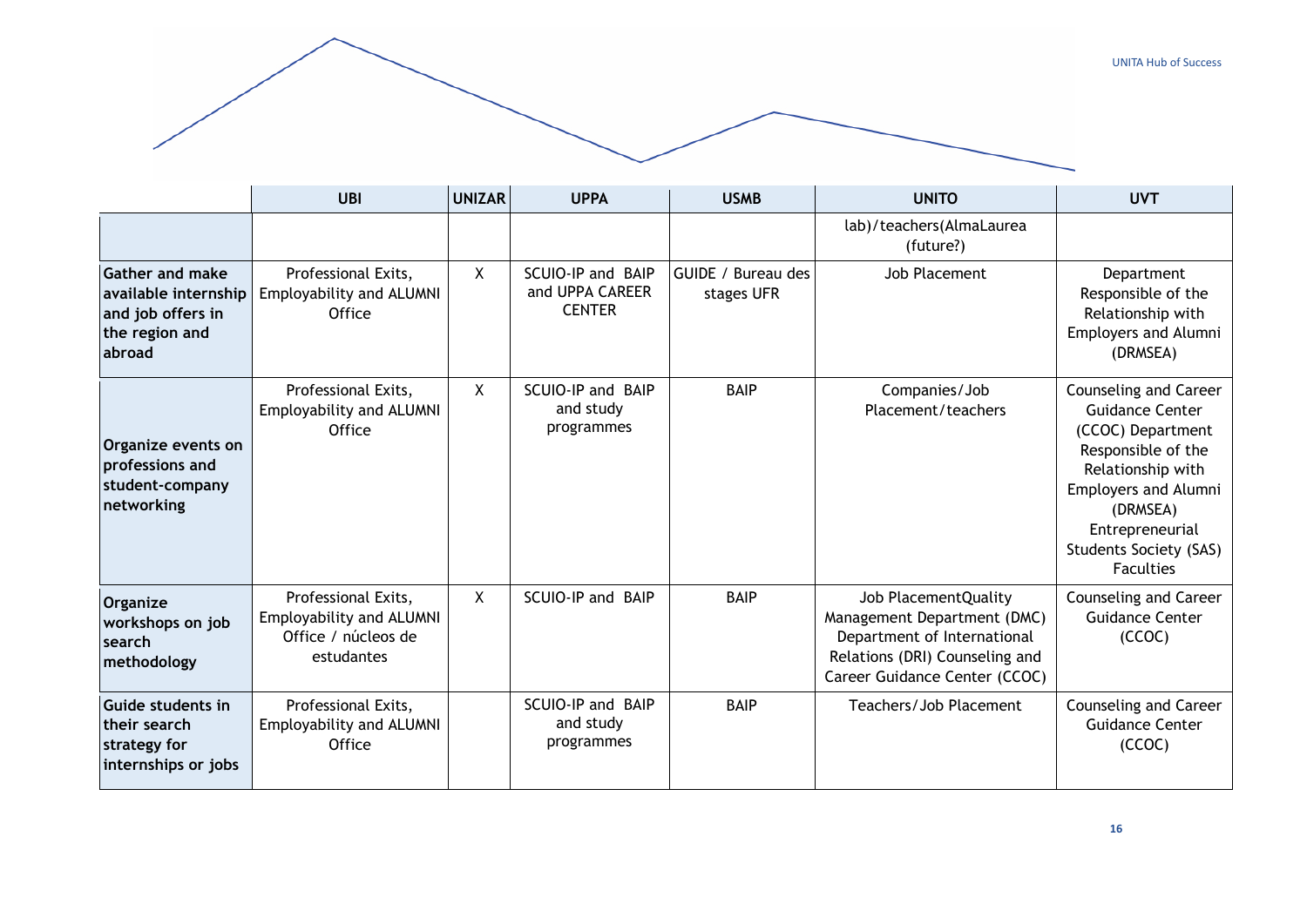|                                                                                                                                                                                  |                                                                                             |               |                                                                                        |                         |                                                                                                                                                                                                                                                                                                                                                                                                                               | <b>UNITA Hub of Success</b>                                                                                                                      |
|----------------------------------------------------------------------------------------------------------------------------------------------------------------------------------|---------------------------------------------------------------------------------------------|---------------|----------------------------------------------------------------------------------------|-------------------------|-------------------------------------------------------------------------------------------------------------------------------------------------------------------------------------------------------------------------------------------------------------------------------------------------------------------------------------------------------------------------------------------------------------------------------|--------------------------------------------------------------------------------------------------------------------------------------------------|
|                                                                                                                                                                                  |                                                                                             |               |                                                                                        |                         |                                                                                                                                                                                                                                                                                                                                                                                                                               |                                                                                                                                                  |
|                                                                                                                                                                                  | <b>UBI</b>                                                                                  | <b>UNIZAR</b> | <b>UPPA</b>                                                                            | <b>USMB</b>             | <b>UNITO</b>                                                                                                                                                                                                                                                                                                                                                                                                                  | <b>UVT</b>                                                                                                                                       |
|                                                                                                                                                                                  |                                                                                             |               | <b>Student life</b>                                                                    |                         |                                                                                                                                                                                                                                                                                                                                                                                                                               |                                                                                                                                                  |
| Coordinate all<br>actions related to<br>student life and<br>their promotion :<br>health and wellness-<br>being,<br>accommodation,<br>food,<br>transportation,<br>culture, sports | <b>SASUBI - Social Action</b><br>Services/GAP -<br>Psychological Support<br>Office          | X             | <b>SUMPPS and CROUS</b><br>and Service culturel<br>(MDE) and SUAPS ans<br><b>CLOUS</b> | <b>GUIDE / SVEC</b>     | Students/common accademic<br>services/Edisu (Regional<br>scholarships and<br>accomodationQuality<br>Management Department (DMC)<br>Department of International<br>Relations (DRI) Counseling and<br><b>Career GuidanceQuality</b><br>Management Department (DMC)<br>Department of International<br>Relations (DRI) Counseling and<br>Career Guidance Center (CCOC)<br>Center (CCOC) service)/CUS<br>(University Sport Center) | <b>Quality Management</b><br>Department (DMC)<br>Social Service Vice-<br>rector responsible for<br>the academic strategy<br>and student' affairs |
| integration of<br>students in a<br>situation of<br>disability                                                                                                                    | SASUBI - Social Action<br>Services/GAP -<br>Psychological Support<br>Office                 | $\mathsf{X}$  | Cellule Handicap                                                                       | <b>CELLULE HANDICAP</b> | administrative educationQuality<br>Management Department (DMC)<br>Department of International<br>Relations (DRI) Counseling and<br>Career Guidance Center (CCOC)<br>office/co-housing project                                                                                                                                                                                                                                 | <b>Counseling and Career</b><br><b>Guidance Center</b><br>(CCOC) Center for<br>Psycho-Pedagogical<br>Assistance and<br>Integration (CAIP)        |
| relations with<br>student associations                                                                                                                                           | <b>UBI Academic Association</b><br>/ We also have several<br>cultural and student<br>groups | X             | <b>ESN and MDE</b>                                                                     | <b>SVEC</b>             | Students/administrative office                                                                                                                                                                                                                                                                                                                                                                                                | <b>Quality Management</b><br>Department (DMC)                                                                                                    |
| welcoming incoming<br>mobility students                                                                                                                                          | <b>Internationalization Office</b><br>(GI)                                                  | X             | Welcome Desk and<br><b>DRI</b>                                                         | DRI + relais RI UFR     | Teachers/Buddy/international<br>services                                                                                                                                                                                                                                                                                                                                                                                      | <b>Quality Management</b><br>Department (DMC)<br>Department of                                                                                   |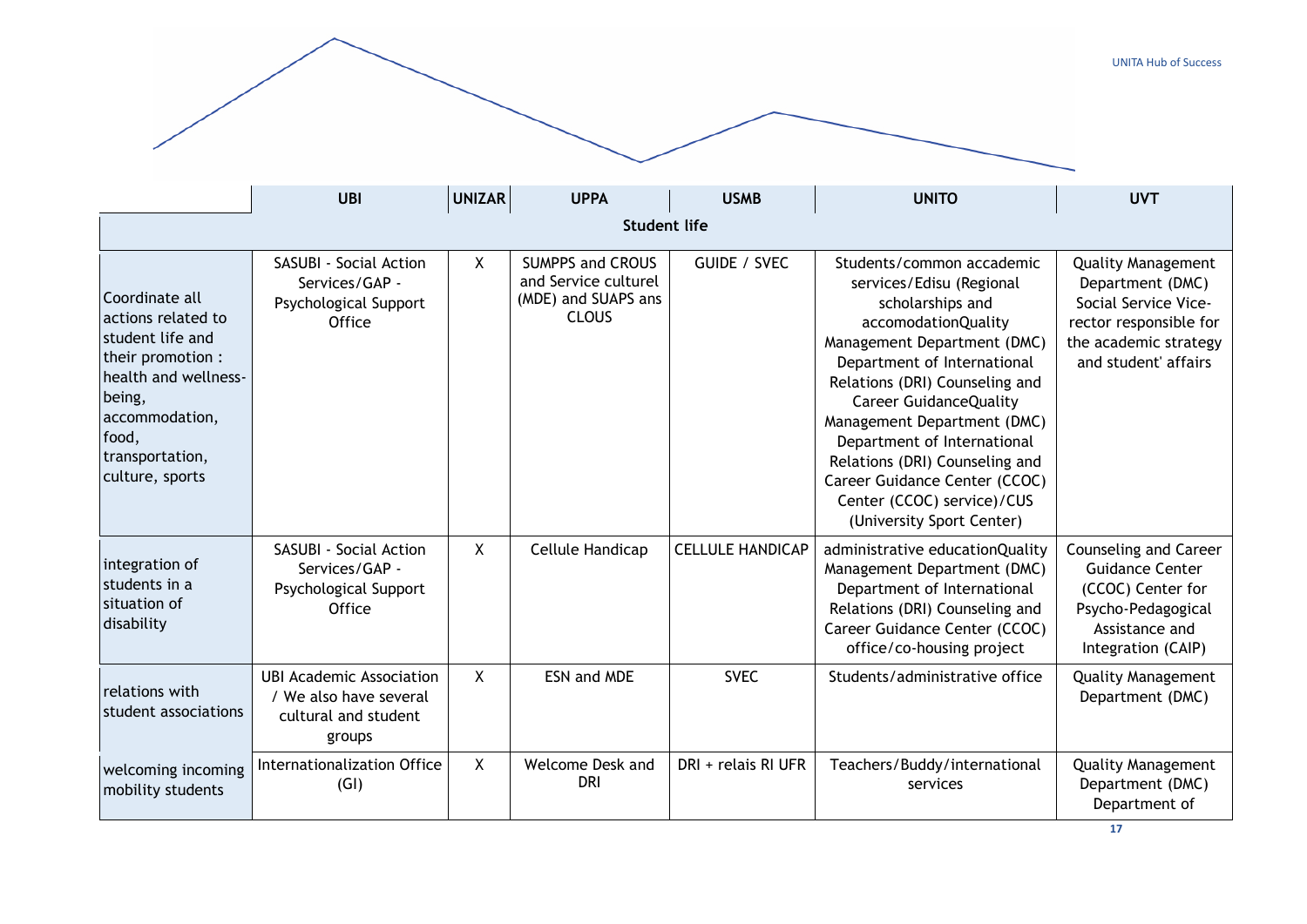|            |               |             |             |              | <b>UNITA Hub of Success</b>                                                                |
|------------|---------------|-------------|-------------|--------------|--------------------------------------------------------------------------------------------|
| <b>UBI</b> | <b>UNIZAR</b> | <b>UPPA</b> | <b>USMB</b> | <b>UNITO</b> | <b>UVT</b>                                                                                 |
|            |               |             |             |              | <b>International Relations</b><br>(DRI) Counseling and<br>Career Guidance<br>Center (CCOC) |
|            |               |             |             |              |                                                                                            |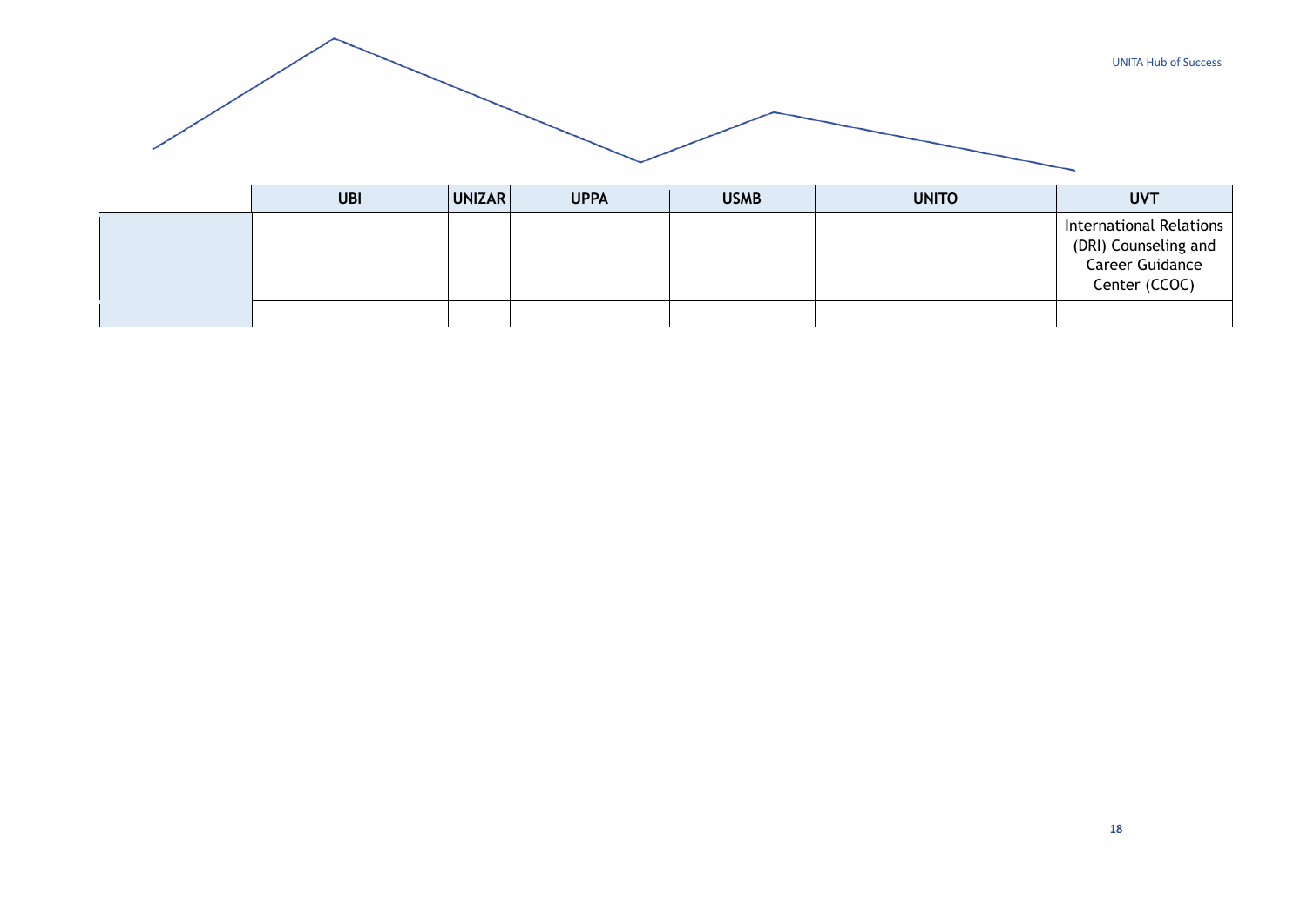# **4. Further development**

As a perspective, HoS is aimed to enlarge its activity to vocational counselling. This will be achieved with the implication of the local associated partners.

The monitoring of communication skill, in an international contexte, could integrate the specificities of the intercomprehension approach, as the later is developped within all institutions of the alliance.

As a minor upgrade, more relevant names have been proposed:

- "International Mobility Advisory Team for Unita", instead of "Hub of Success"
- "International Personal Carrer Plan", instead of "Personal and Professional Plan"

The identification of existing offices within each institution, related to further missions that can be integrated to HoS's ones. See Table 4.

### **5. Budget**

The previsional budget for the UNITA HoS, totalling 184.000  $\epsilon$ , is composed of:

- *Human Resources: 180.000 € for the recruitement during 2 years of a pedagogical engineer and a pedagogical counselor*
- *Events: around 4.000 € for the staff week for training involved staff members to the Unita's tools.*

As the recruitement process is on working and the staff week is planned to happen in January 2022, expenditures have not yet taken place.

# **6.Evaluation of results**

UNITA's HoS, as a service for students, must be assessed by them. Also, as the HoS is composed by both administrative and academic staffs, a self-assessment should be realized.

The measurement of the feedback results that will serve to adjust and redefine the organization, the missions and the processes associated to HoS.

Finally, it will be important to assess the HoS on an annual basis, with a half-yearly mid-term review, in order to ensure the updating of the informations that are intended to be shared and in line with the pursuit of continuous improvement of procedures.